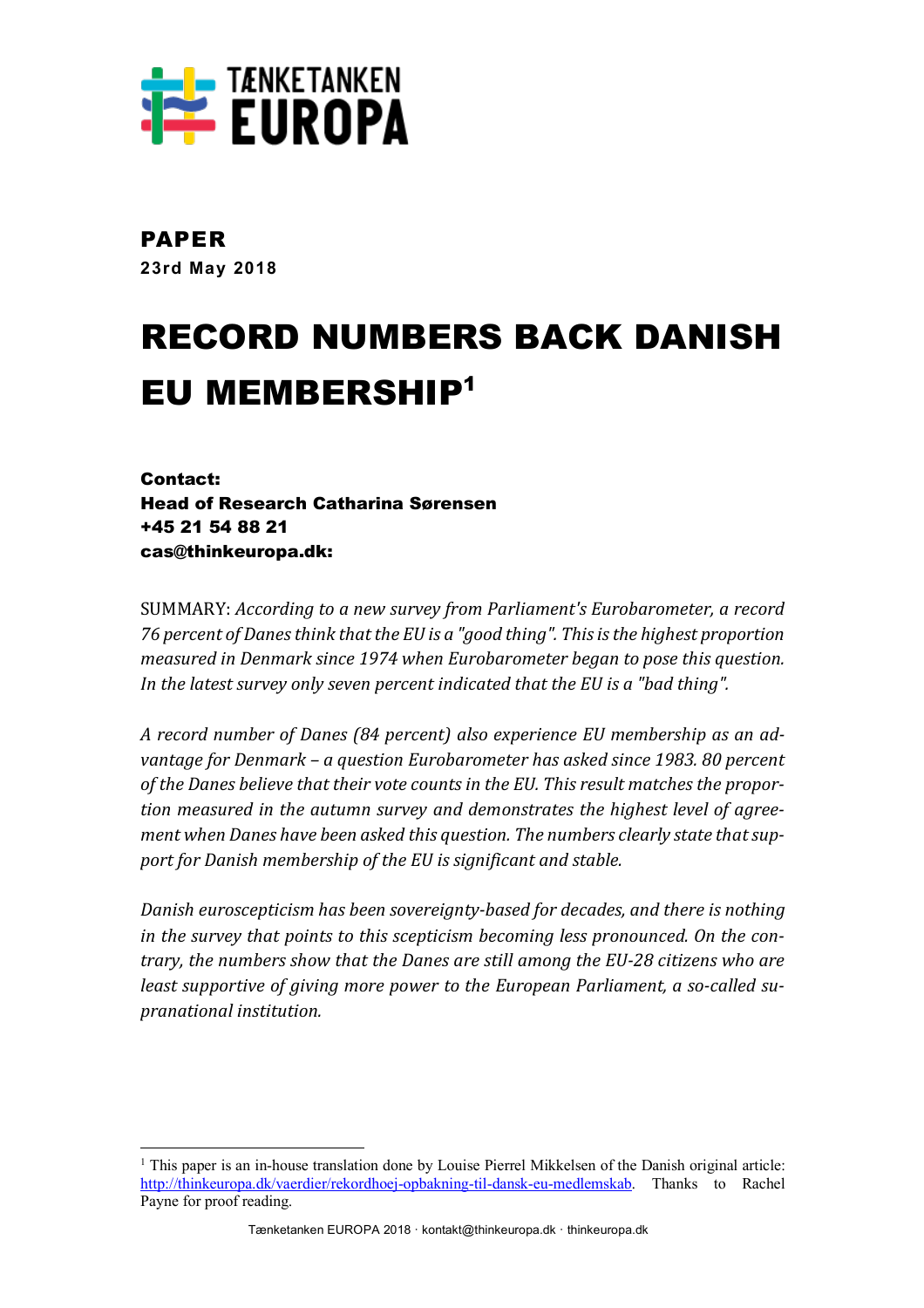

## **MAIN CONCLUSIONS:**

- The Danes' support for EU membership has never been greater. 76 percent believe membership is a "good thing", while just 7 percent see it as a "bad thing". This is indicated in the European Parliament's new Eurobarometer survey, which has just been published.
- It is the most EU-positive survey conducted since Denmark joined the EU.
- Record numbers of Danes also experience the EU as an advantage for Denmark, with 84 percent considering the EU as an "advantage", compared to 8 percent who do not.
- The survey states that Danish support for EU membership is stable and high. The Danes' support is high both in absolute terms and in comparison with the EU-28 average.
- In general, support for the EU is increasing in member countries. Thus, the poll confirms the trend that started in 2016 immediately after the British referendum on leaving the EU.
- However, the poll does not bring new knowledge about the aspect of EU attitudes that deals with sovereignty. In Denmark, sovereignty-based scepticism has traditionally been strong and decisive in Danish referendums.
- Indirectly, the survey suggests that Danish sovereignty-based scepticism is still high. When answering the question of whether the role of the supranational European Parliament should be strengthened in the future, the Danes are far more sceptical than the EU average.

The European Parliament has just published its large, biannual survey on Europeans' attitudes toward the EU.<sup>2</sup> This May's survey comes one year before the elections in 2019 and confirms the upward trend of support for the EU that, started in the member countries shortly after Britain's decision to leave in 2016, is continuing. Europeans' overall support for the EU is increasing on almost all indicators.

### **Large Danish majority: EU membership is a "good thing"**

 

The new poll presents a picture of the Danish population as being very positive towards the EU cooperation: Danish support of being a member of the EU has in fact never been higher.

<sup>2</sup> Europa-Parlamentets Eurobarometer, Democracy on the move, 23. Maj 2018, http://www.europarl.europa.eu/atyourservice/da/20180523PVL00117/Eurobarometer-2018-Democracy-on-the-Move.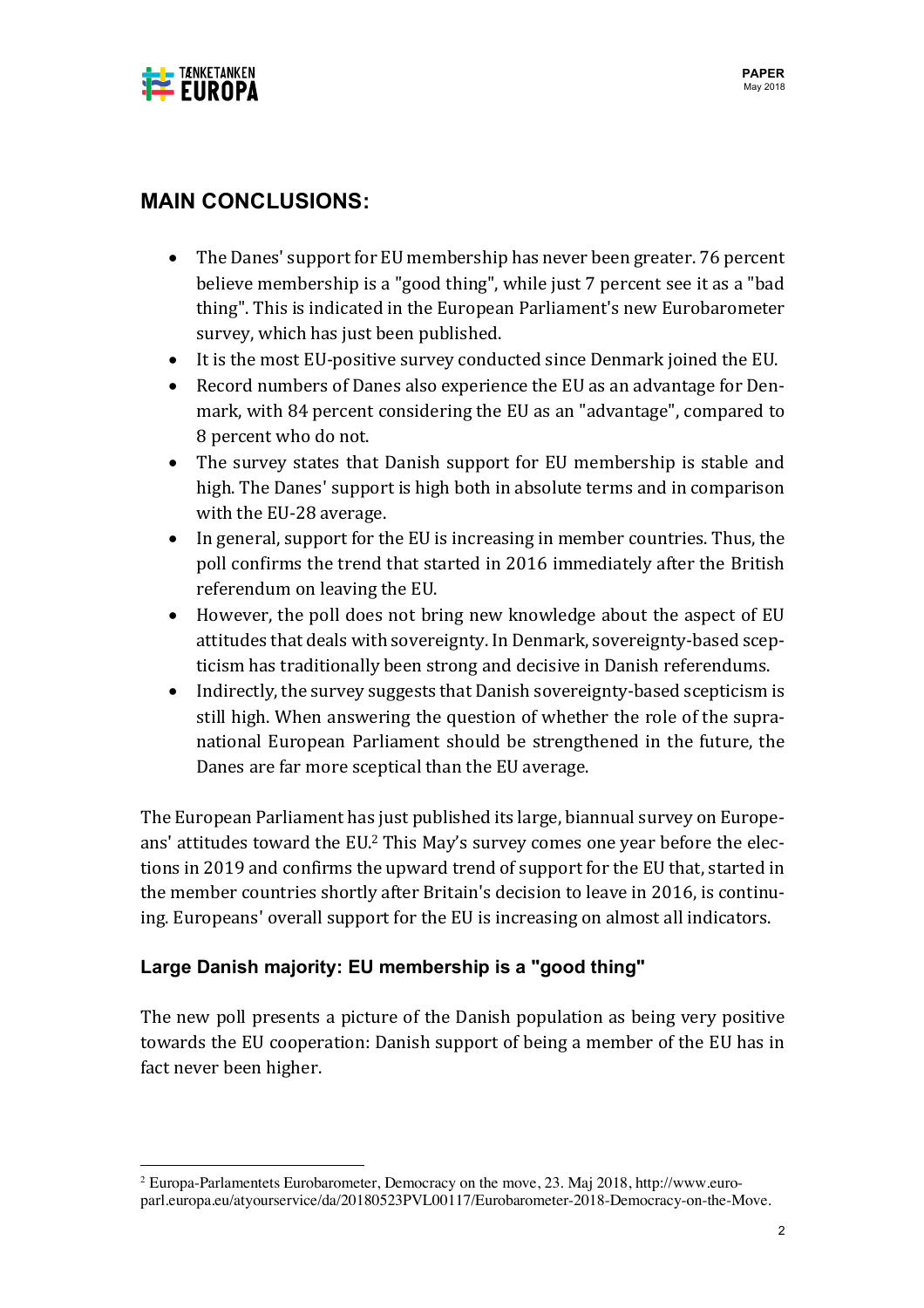

80 70 60 50 40 30 20  $10$  $\Box$ 1998 1973 1978 1983 1988 1993 2003 2008 2013 2018 A good thing  $\longrightarrow A$  bad thing  $\longrightarrow$  Neither Don't know

**Figure 1**. Record-high support for Danish EU membership

*Do you think your country's membership of the EU is a good thing, a bad thing or neither a good or bad thing? in pct.*

Source: Think Tank EUROPA based on the Eurobarometer's Interactive Search System (including 2008). 2013 and 2018: Eurobarometer of the European Parliament.

According to the new survey, 76 percent responded that EU membership is a "good thing", while seven percent answered that it is a "bad thing". This is eight percentage points higher than the previous peak of EU endorsement in Denmark. That was in 2007, when 68 percent selected the answer "a good thing" and 19 percent "a bad thing".

Since 1974, Eurobarometer has posed the question of whether EU membership is seen as a "good thing", a "bad thing" or "neither a good thing nor a bad thing". Until the end of the 1980s, the Danish response remained stable, with around 35 percent saying that membership was a "good thing" and just under 30 percent indicating that it was a "bad thing". In the 1990s there was a strong increase in support, perhaps inspired by events surrounding the fall of the Berlin Wall in 1989. The average backing over the next two decades reached about 55 percent, while the resistance rarely reached over 20 percent.<sup>3</sup> The latest survey from the European Parliament has seen the support move a further step up.

 <sup>3</sup> Eurobarometer surveys were originally conducted by the European Commission, but since 2007 the European Parliament has conducted its own survey, and has "taken over" questions about attitudes toward membership, utility and democracy. For European Parliament Eurobarometer surveys see: http://www.europarl.europa.eu/atyourservice/en/20171016PVL00116/Eurobarometer. For the European Commission Eurobarometer survey, including a link to the interactive search system, Eurobarometer Interactive Search System, where trends can be tracked over time, see: http://ec.europa.eu/commfrontoffice/publicopinion/index.cfm/General/index.

The question of membership reads: "Generally speaking, do you think that (your country's) membership of the EU is ...?"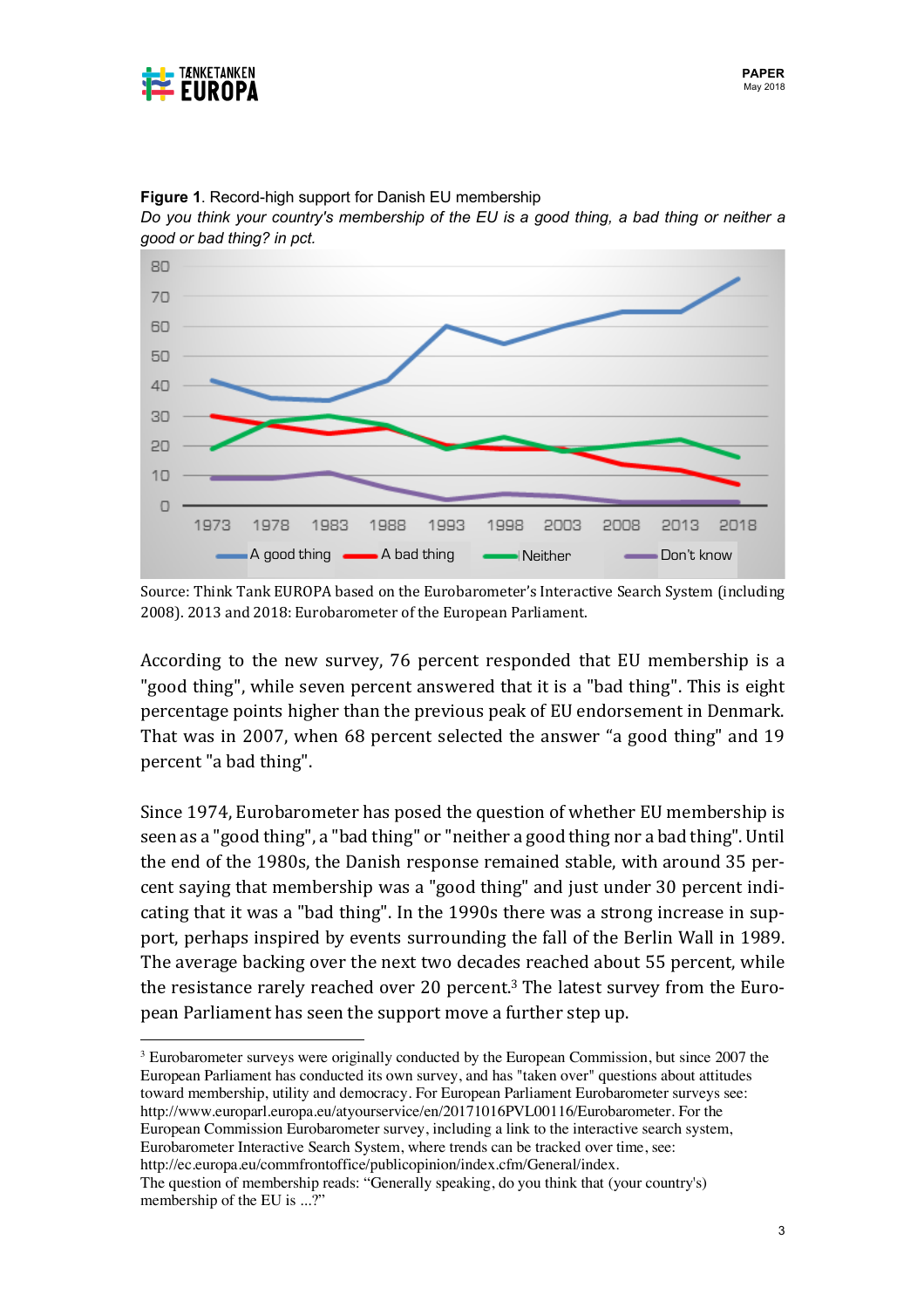

#### **The Danes: Membership is an advantage**

In addition to the basic question about attitudes towards membership, the Parliament's survey also asks about the citizens' experience of the EU's usefulness and democracy. These questions indicate whether it is economic or democracy-based Eurosceptism in the member countries.<sup>4</sup>

The question on the utility of the EU has been asked since 1983. Here too the new survey shows the most positive Danish EU response ever; 84 percent of the Danes responded that EU membership is an advantage for Denmark versus just 8 percent who responded that it is a disadvantage. The highest proportion so far dates back to 2007, when it was 78 percent of Danes who experienced the EU as useful and 15 percent who did not.<sup>5</sup>



**Figure 2:** More Danes experience the EU as an advantage

 

All in all, do you believe that Denmark has benefited from its membership of the EU - or not? in

Source: Eurobarometer Interactive Search System (up to and including 2008). 2013 and 2018: European Parliament Eurobarometer.

<sup>4</sup> For an analysis of euroscepticism, see Catharina Sørensen (2007): Euroscepticism. A Conceptual Analysis, University of Copenhagen.

<sup>&</sup>lt;sup>5</sup> See Eurobarometer Interactive Search System (op-cit), questions: Taking everything into consideration, would you say that (your country) has on balance benefited or not from being a member of the European Union? For recent years' responses to this question, see the European Parliament's Eurobarometer home page (Op cit).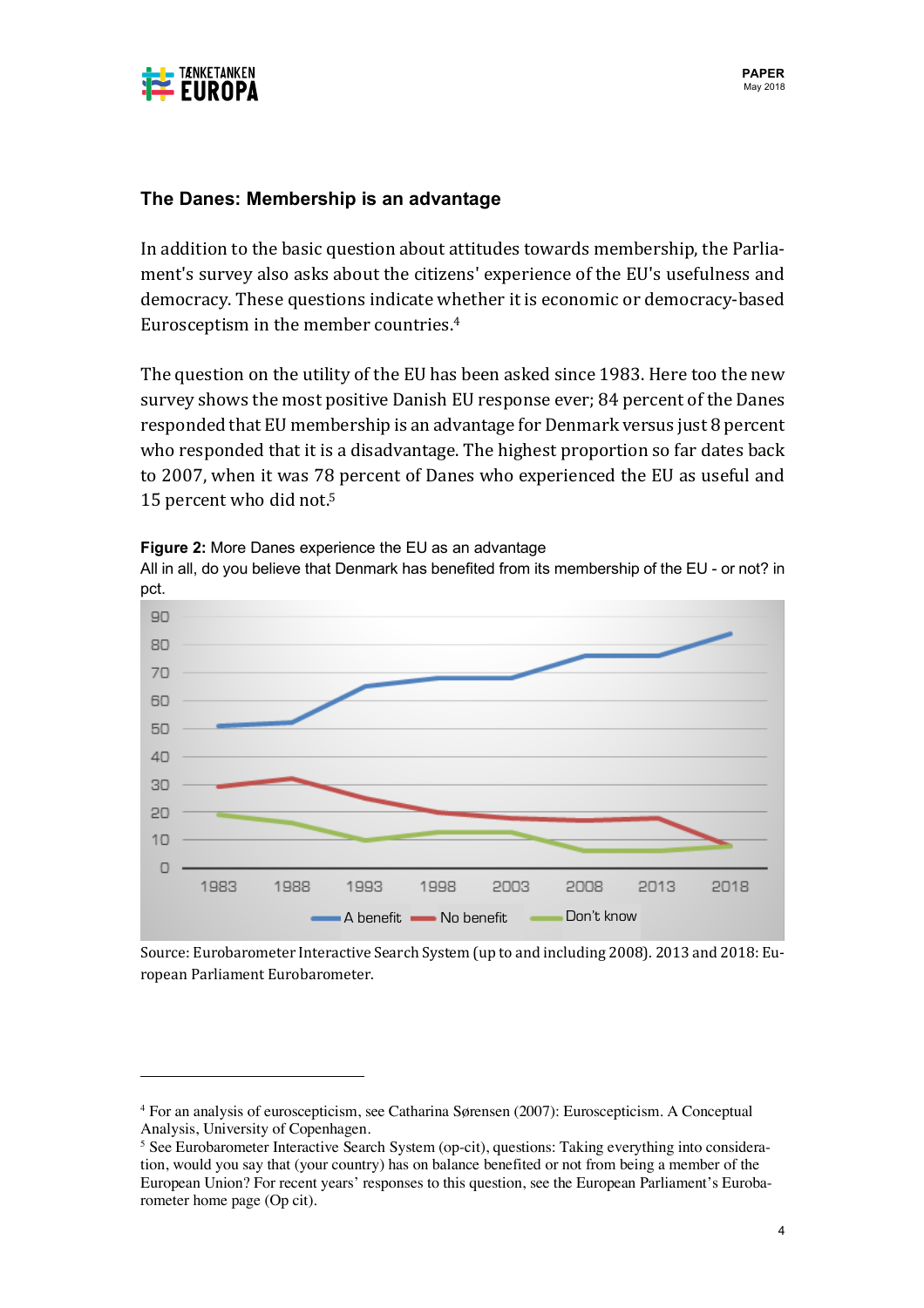

#### **The Danes feel heard in the EU**

Since 2004, the Eurobarometer has also investigated whether Europeans feel that their voice is heard in Brussels - a question that can reflect attitudes towards democracy in the EU. In the May survey, 80 percent of Danes said they believed that their vote counts in the EU, which was the same proportion as in the autumn survey and the highest level of support ever measured in Denmark in response to this question.<sup>6</sup> So far, the greatest impression among Danes of "being heard" was recorded in 2014 when 75 percent replied "yes" to this question, and 22 percent said  $n_0$ ".

The Danish numbers reflect a high level of EU support in absolute terms, but are also high compared to the average among the 28 EU countries' populations. The numbers from the May survey show that the EU average of people who think membership is a "good thing" is 60 percent, and 12 percent think it's a "bad thing". 67 percent experience the EU as useful and 23 percent do not. 48 per cent find that their voice is heard in the EU versus 46 percent who do not. The Danes seem markedly more positive than the EU average in all of these areas.

#### **Sovereignty-based scepticism**

There are no questions in the survey that directly address the type of euroscepticism that deals with sovereignty. It is, however, precisely this type of scepticism that is particularly strong in Denmark, which was decisive for the three Danish EU referendums that resulted in a "no"7 vote.

In an exit poll from the last Danish referendum on the JHA opt-out in 2015, 68 percent of those who had voted "no" responded that their choice was due to a reluctance to lose more sovereignty to the EU.<sup>8</sup> And as evidenced by the Think Tank EUROPA report "Suveræne Danmark (Supreme Denmark)" Danes' support for EU cooperation in specific policy areas is reduced by about 20 percentage points just by the word "Sovereignty" being mentioned.<sup>9</sup>

 

<sup>6</sup> See Eurobarometer Interactive Search System (op-cit), questions: My voice counts in the European Union. For recent years' responses to this question, see the European Parliaments Eurobarometer pages (Op cit).

<sup>7</sup> Danish sovereignty-based Eurosceptism is discussed in more detail in the report "Suveræne Danmark. Danskernes fortællinger om EU og suverænitet", Tænketanken EUROPA, 2017, http://thinkeuropa.dk/vaerdier/suveraene-danmark.

<sup>8</sup> Gallupmåling: Derfor stemte vi nej, Berlingske Tidende, 5. december, https://www.b.dk/content/item/294433.

<sup>9</sup> Se Suveræne Danmark (op.cit).